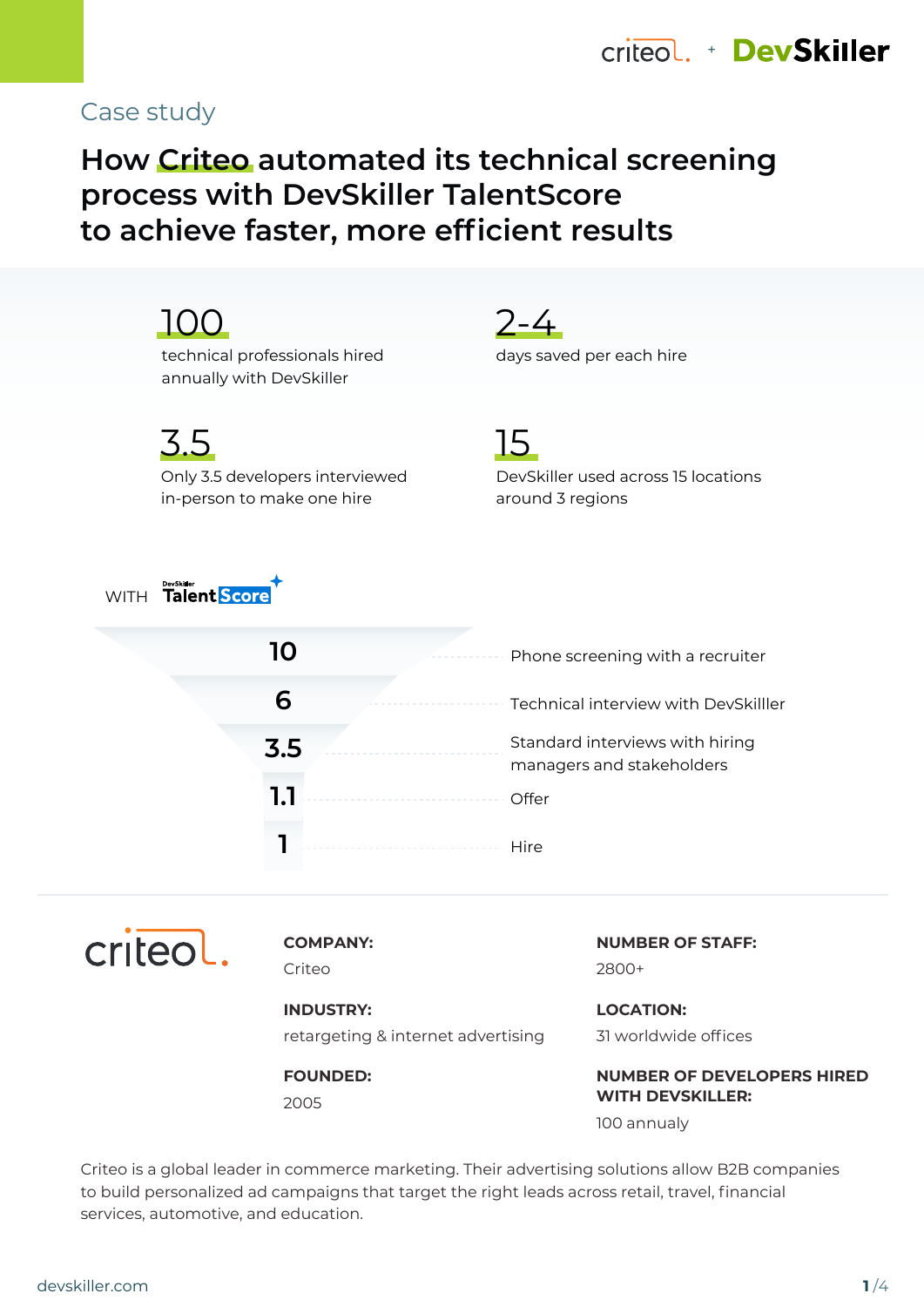#### Case study **How Criteo automated its technical screening process with DevSkiller TalentScore**

## **DEVELOPER RECRUITMENT AT SCALE**

Each year, Criteo hires approximately 100 technical profiles globally for its Operations teams using DevSkiller. These include solutions engineers, data analysts, and front-end developers.

Given the scale of their recruitment, Criteo need a highly effective solution that can keep up with their rate of hire. They also require a standardized technical skills assessment process that can be used across their teams in 15 locations.

## **TECHNOLOGIES THEY VALUE**



## **BEFORE USING TALENTSCORE**

For screening purposes, Criteo used to send their technical candidates (excluding R&D) a case study to complete at home. The task was used as a first filter before interviewing with the team.

# 1.

The impossibility to track the case study completion

# 2.

Limited insights on how the project was completed, i.e. how long the candidate took or whether they used external support

 $4.$ Delays in the hiring process 5.

Inconsistent screening procedures across different teams and locations

3.

Candidates dropping at the screening stage

+ DevSkiller

6. Unnecessary interviews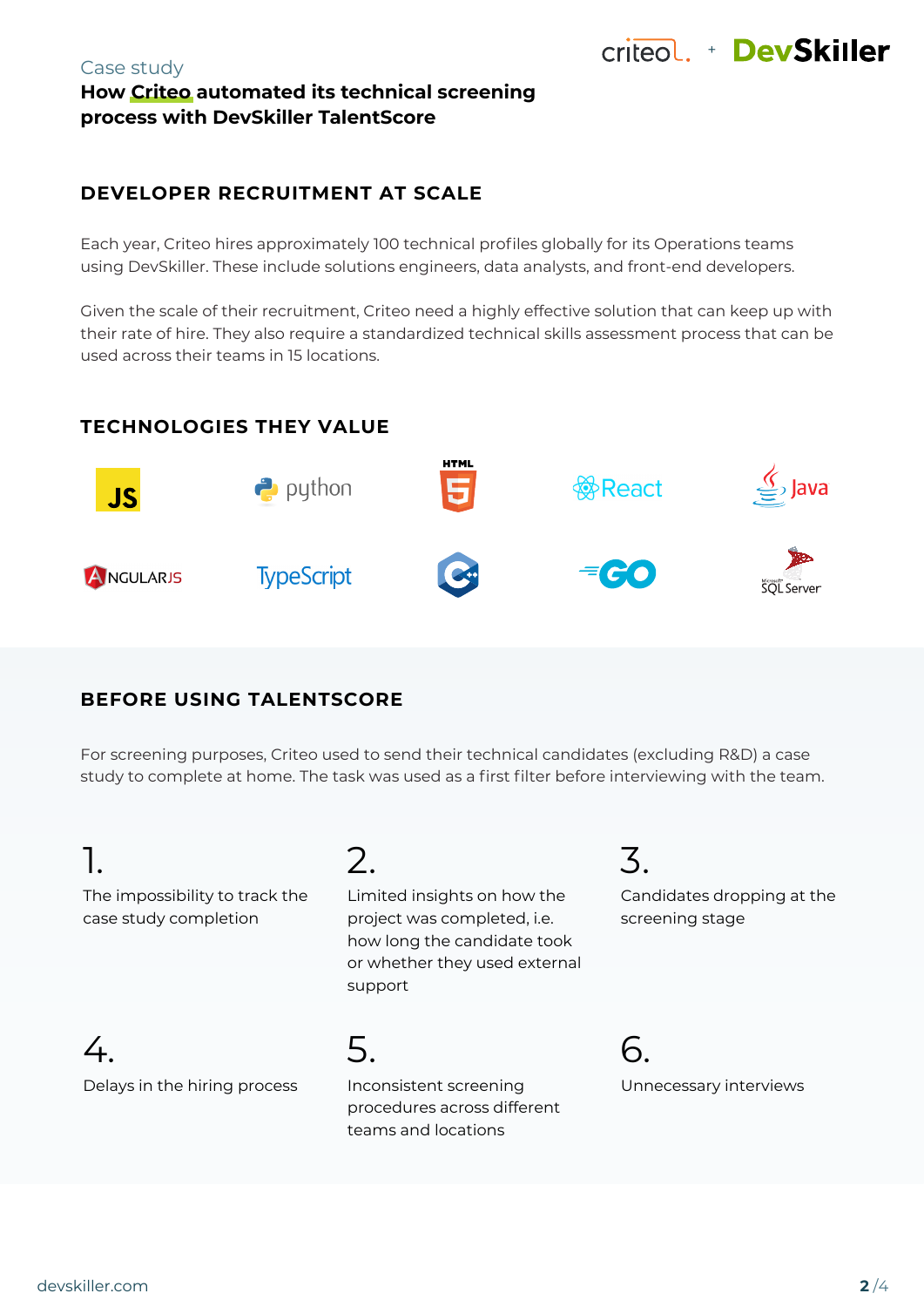#### Case study **How Criteo automated its technical screening process with DevSkiller TalentScore**

## **SOLUTION:**

To tackle these challenges head-on, In 2017, Criteo implemented DevSkiller TalentScore.



#### **JULIEN GAUTHIEZ, TALENT ACQUISITION MANAGER EMEA AT CRITEO**

We use DevSkiller in 15 locations around our 3 regions " (US/APAC/EMEA). We have 7 frequent users in TA (recruiters) across our regions and our technical hiring manager users rotate depending on current needs. More than 30 have logged into the platform once to review an assignment or create a test."

## **CRITEO'S TECHNICAL RECRUITMENT PROCESS NOW LOOKS AS FOLLOWS:**



## **RESULTS:**



#### **JULIEN GAUTHIEZ, TALENT ACQUISITION MANAGER EMEA AT CRITEO**

Per every hire, we've saved on average 2 to 4 days which is " significant given that we hire 100 people using DevSkiller every year. We've certainly improved the conversion rate between the first and second interview with fewer candidates dropping at test stage and hiring managers interviewing with the most skilled candidates."

+ DevSkiller